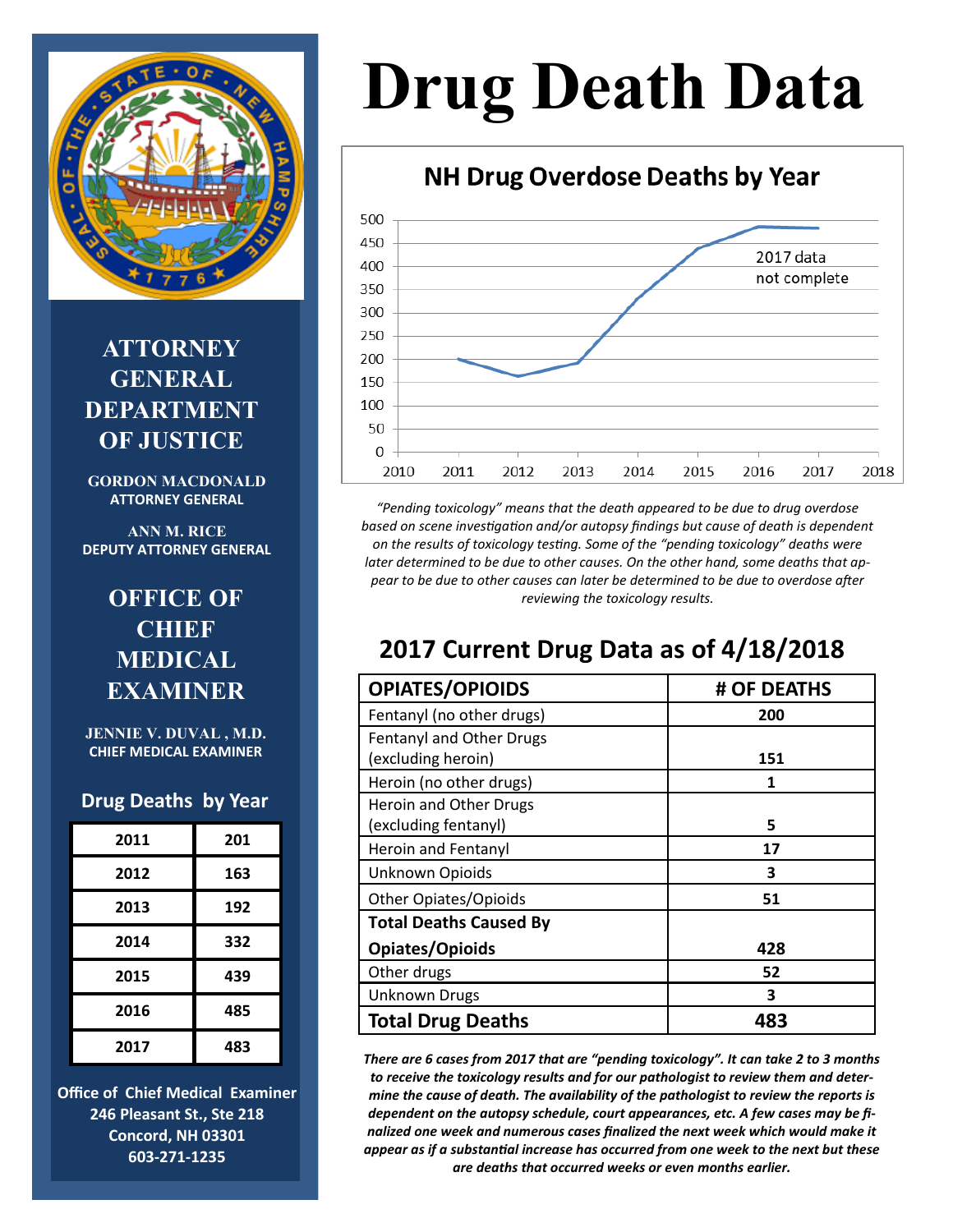

**Drug Deaths by Year**

| 2011 | 201 |
|------|-----|
| 2012 | 163 |
| 2013 | 192 |
| 2014 | 332 |
| 2015 | 439 |
| 2016 | 485 |
| 2017 | 483 |

Drug data changes daily as pending cases become finalized. Please email Kim Fallon if you have questions regarding the NH OCME Drug Data. kim.fallon@doj.nh.gov

To receive an email, approx. every month as the drug data is tabulated, please send an email to kim.fallon@doj.nh.gov. **PLEASE put "request for drug data," in the subject line.** We will automatically send you the current data.



## **Fentanyl Analogues in NH in 2017:**

4ANPP U-47700 Furanyl fentanyl Acetyl fentanyl Fluoro-fentanyl Carfentanil Para-fluorobutyryl fentanyl/FIBF

**Fentanyl analogues are drugs whose chemical structure is similar to fentanyl. They can be more or less potent than fentanyl.**

## **Cocaine Deaths by Year**

| Yaer | <b>Total # of Deaths</b><br><b>Involving Cocaine</b> | <b>Solely</b><br>Cocaine | <b>Cocaine and</b><br>Opioid(s) | <b>Cocaine and other</b><br>drug(s)<br>(non-opioids) |
|------|------------------------------------------------------|--------------------------|---------------------------------|------------------------------------------------------|
| 2017 | 49                                                   | 8                        | 39                              | 2                                                    |
| 2016 | 63                                                   | 13                       | 49                              |                                                      |
| 2015 | 49                                                   | 5                        | 44                              | 0                                                    |
| 2014 | 36                                                   | 5                        | 29                              | 2                                                    |
| 2013 | 30                                                   | 5                        | 23                              | 2                                                    |
| 2012 | 19                                                   | 4                        | 14                              |                                                      |